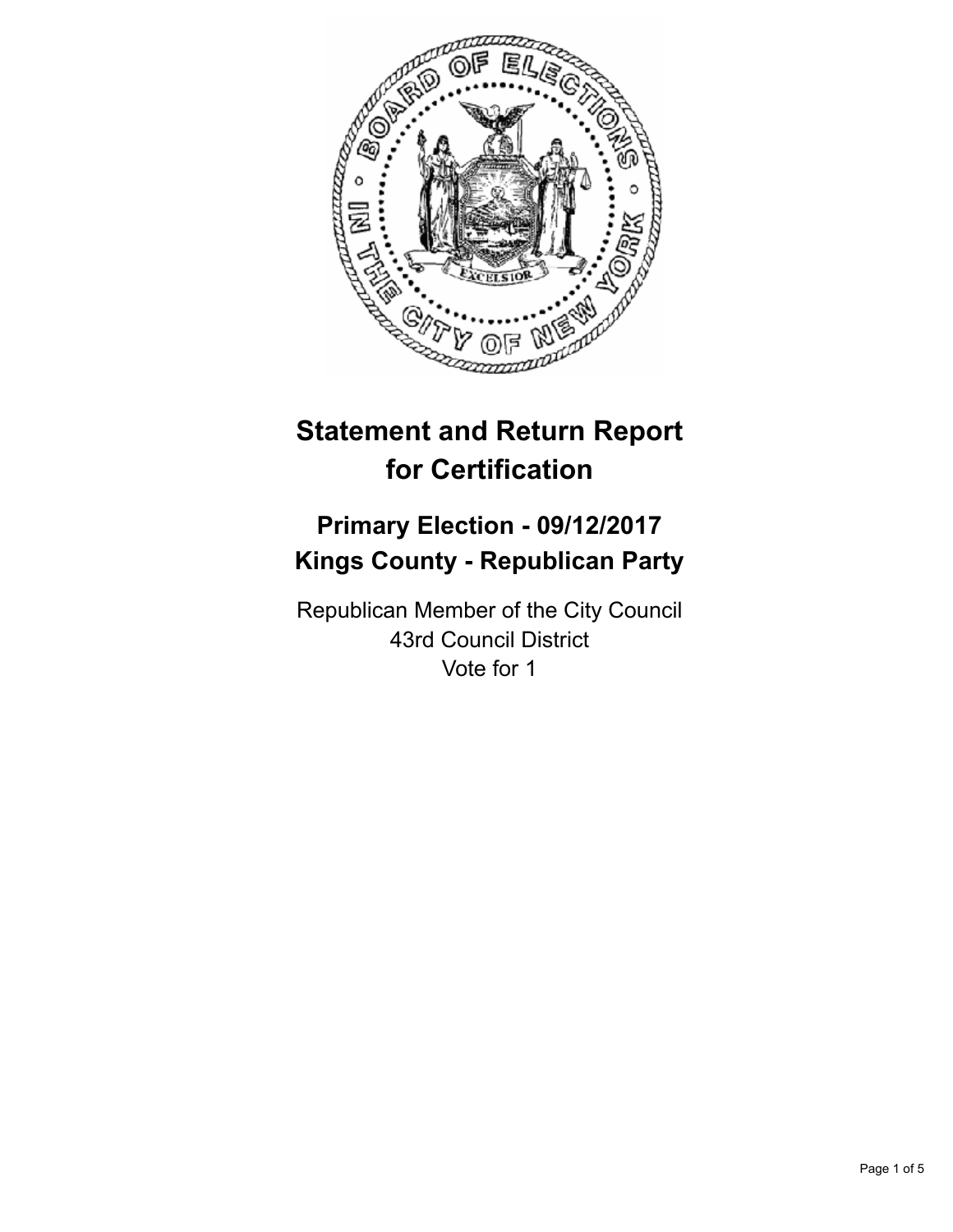

## **Assembly District 46**

| <b>PUBLIC COUNTER</b>                                    | 1,886    |
|----------------------------------------------------------|----------|
| MANUALLY COUNTED EMERGENCY                               | 0        |
| <b>ABSENTEE / MILITARY</b>                               | 151      |
| <b>AFFIDAVIT</b>                                         | 8        |
| <b>Total Ballots</b>                                     | 2,045    |
| Less - Inapplicable Federal/Special Presidential Ballots | $\Omega$ |
| <b>Total Applicable Ballots</b>                          | 2,045    |
| <b>LUCRETIA REGINA-POTTER</b>                            | 115      |
| <b>BOB CAPANO</b>                                        | 269      |
| <b>JOHN F. QUAGLIONE</b>                                 | 983      |
| LIAM A. MCCABE                                           | 645      |
| JON PALLY (WRITE-IN)                                     | 1        |
| <b>JUSTIN BRANNAN (WRITE-IN)</b>                         | 6        |
| KEVIN PETER CARROLL (WRITE-IN)                           | 1        |
| KHADER EL-YATEEM (WRITE-IN)                              | 3        |
| UNATTRIBUTABLE WRITE-IN (WRITE-IN)                       | 1        |
| <b>Total Votes</b>                                       | 2,024    |
| Unrecorded                                               | 21       |

#### **Assembly District 47**

| <b>PUBLIC COUNTER</b>                                    | 415            |
|----------------------------------------------------------|----------------|
| MANUALLY COUNTED EMERGENCY                               | 0              |
| ABSENTEE / MILITARY                                      | 27             |
| AFFIDAVIT                                                |                |
| <b>Total Ballots</b>                                     | 443            |
| Less - Inapplicable Federal/Special Presidential Ballots | 0              |
| <b>Total Applicable Ballots</b>                          | 443            |
| LUCRETIA REGINA-POTTER                                   | 30             |
| <b>BOB CAPANO</b>                                        | 105            |
| JOHN F. QUAGLIONE                                        | 187            |
| LIAM A. MCCABE                                           | 118            |
| NANCY TONG (WRITE-IN)                                    | 1              |
| <b>Total Votes</b>                                       | 441            |
| Unrecorded                                               | $\overline{2}$ |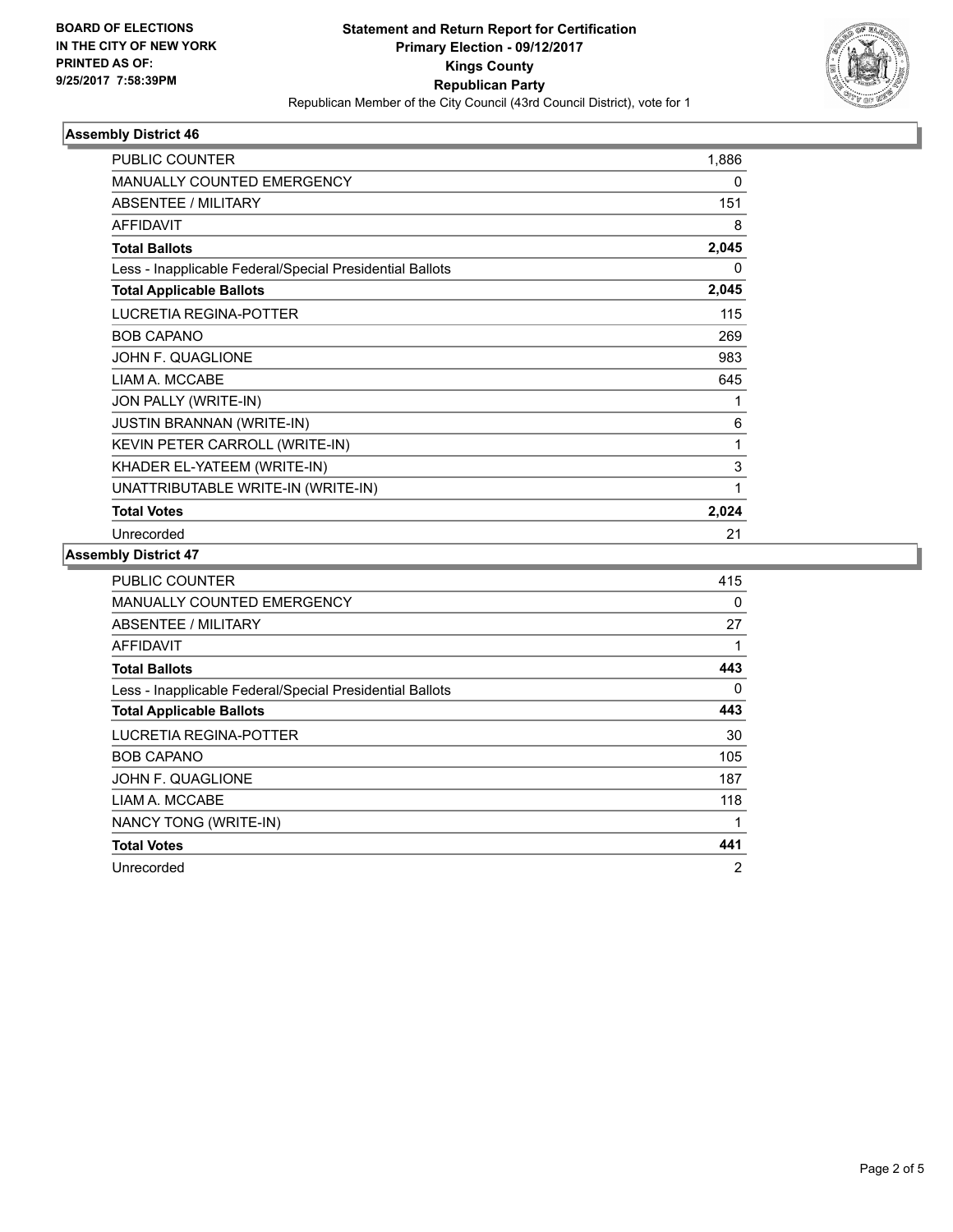

## **Assembly District 49**

| PUBLIC COUNTER                                           | 524            |
|----------------------------------------------------------|----------------|
| <b>MANUALLY COUNTED EMERGENCY</b>                        | 0              |
| ABSENTEE / MILITARY                                      | 54             |
| AFFIDAVIT                                                | 2              |
| <b>Total Ballots</b>                                     | 580            |
| Less - Inapplicable Federal/Special Presidential Ballots | 0              |
| <b>Total Applicable Ballots</b>                          | 580            |
| LUCRETIA REGINA-POTTER                                   | 28             |
| <b>BOB CAPANO</b>                                        | 81             |
| JOHN F. QUAGLIONE                                        | 273            |
| LIAM A. MCCABE                                           | 191            |
| VINCENT CHIRICO (WRITE-IN)                               | $\overline{2}$ |
| <b>Total Votes</b>                                       | 575            |
| Unrecorded                                               | 5              |

## **Assembly District 51**

| <b>PUBLIC COUNTER</b>                                    | 108 |
|----------------------------------------------------------|-----|
| <b>MANUALLY COUNTED EMERGENCY</b>                        | 0   |
| ABSENTEE / MILITARY                                      | 3   |
| <b>AFFIDAVIT</b>                                         | 0   |
| <b>Total Ballots</b>                                     | 111 |
| Less - Inapplicable Federal/Special Presidential Ballots | 0   |
| <b>Total Applicable Ballots</b>                          | 111 |
| LUCRETIA REGINA-POTTER                                   | 4   |
| <b>BOB CAPANO</b>                                        | 13  |
| JOHN F. QUAGLIONE                                        | 35  |
| LIAM A. MCCABE                                           | 56  |
| UNATTRIBUTABLE WRITE-IN (WRITE-IN)                       | 2   |
| <b>Total Votes</b>                                       | 110 |
| Unrecorded                                               | 1   |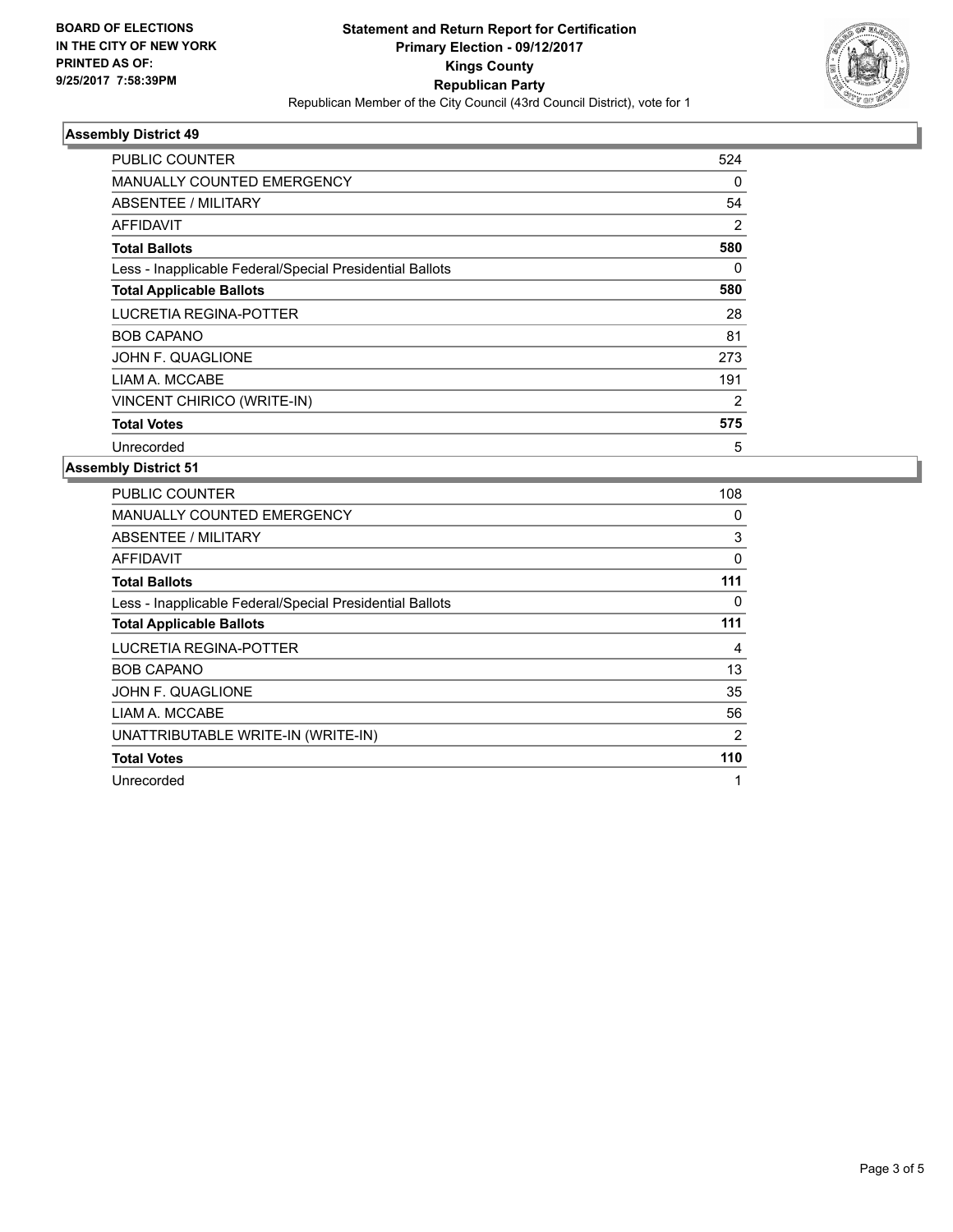

## **Assembly District 64**

| <b>PUBLIC COUNTER</b>                                    | 772            |
|----------------------------------------------------------|----------------|
| <b>MANUALLY COUNTED EMERGENCY</b>                        | 0              |
| ABSENTEE / MILITARY                                      | 48             |
| <b>AFFIDAVIT</b>                                         | 5              |
| <b>Total Ballots</b>                                     | 825            |
| Less - Inapplicable Federal/Special Presidential Ballots | 0              |
| <b>Total Applicable Ballots</b>                          | 825            |
| LUCRETIA REGINA-POTTER                                   | 5              |
| <b>BOB CAPANO</b>                                        | 111            |
| <b>JOHN F. QUAGLIONE</b>                                 | 387            |
| LIAM A. MCCABE                                           | 308            |
| JON PALLY (WRITE-IN)                                     |                |
| <b>JUSTIN BRANNAN (WRITE-IN)</b>                         | $\overline{c}$ |
| KHADER EL-YATEEM (WRITE-IN)                              | 1              |
| UNATTRIBUTABLE WRITE-IN (WRITE-IN)                       | $\overline{2}$ |
| <b>Total Votes</b>                                       | 817            |
| Unrecorded                                               | 8              |